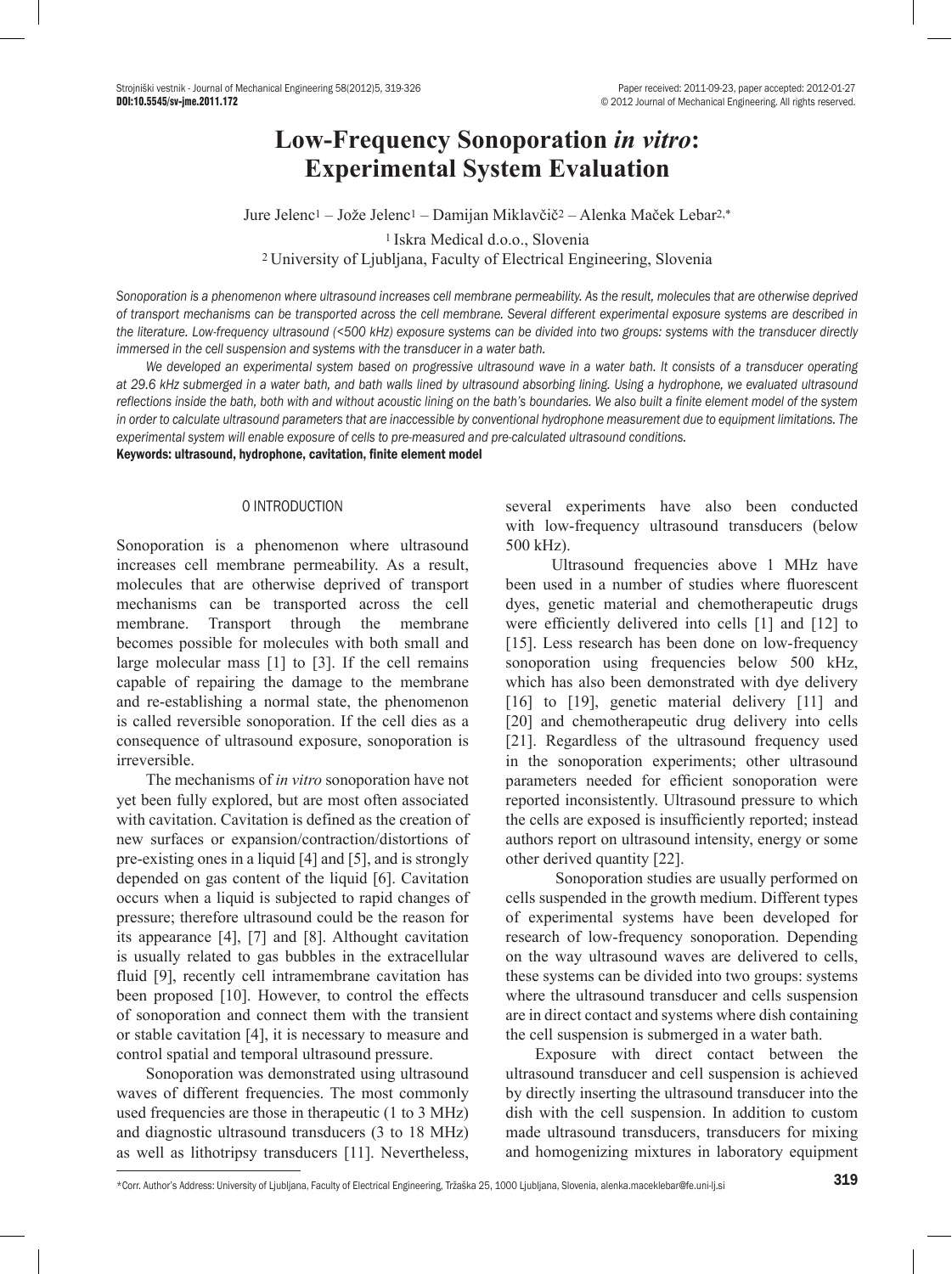have also been used for exposure of cells [23]. In this cylinder or horn-shaped transducer, the piezoelectric ultrasound transducer is located in the upper part. The ultrasound propagates along the cone or cylinder, with the tip of the object inserted into a dish with the cell sample. This method has been frequently used due to its simplicity, but has several disadvantages. The exposure of the cells in suspension to ultrasound is non-homogeneous because the ultrasound transducer is only inserted into part of the cell sample. Moreover, the small sample size does not allow insertion of ultrasound measurement devices into the cell sample. Furthermore, the sample can heat up quickly.

In the experiments with an ultrasound transducer submerged in water, ultrasound propagates through water to a submerged dish (usually a laboratory centrifuge tube) filled with a cell suspension. The main drawbacks of this method are possible ultrasound reflections caused by centrifuge tube, which are usually neglected as tubes are made of ultrasound transparent materials [24]. Heating of the cell suspension is minimized due to heat dissipation in water. A hydrophone inserted into the water bath allows ultrasound pressure inside the bath to be measured, and therefore the cells can be exposed to known, previously measured ultrasound pressure.

The most important parameter in sonoporation experimental system is ultrasound pressure, which is usually measured by a hydrophone. The hydrophone responds to acoustic waves generating a voltage proportional to the acoustic pressure [25]. The hydrophone measures the combination of the incident ultrasound pressure and the pressure due to reflections from the bath boundaries. The incident ultrasound can be measured directly either by using measurements of pulsed ultrasound or by avoiding reflections. Measurements of pulsed ultrasound allow ultrasound pressure to be measured before the reflected waves reach the hydrophone [25]. This approach does not reduce reflected waves, but simply allows us not to measure them. On the other hand, lining the walls of the water bath with an ultrasound absorber reduces the amount of reflected waves; therefore, only progressive ultrasound propagation is obtained. Such exposure conditions have been frequently used in sonoporation experiments [2], [20] and [26], but the amount of wave reflection reduction in sonoporation exposure systems using absorbing lining has not been reported.

The aim of the study was to design a system for observing influence of low frequency ultrasound in sonoporation *in vitro*, with well defined ultrasound pressure at the position of the cell sample. We constructed and evaluated a water bath experimental system based on progressive wave ultrasound propagation. The evaluation was performed by acoustic pressure measurements and by a finite element numerical model. Good agreement of measured and calculated pressure will allow us to report verified spatial and temporal ultrasound pressure characteristics, and relate them to the effects on the exposed cells.

# 1 METHODS

#### 1.1 Experimental System

A water bath with a length of 68 cm, width of 38 cm and height of 34 cm was filled with distilled water up to a height of 24 cm (Fig. 1). Ultrasound was generated using a prototype center bolt (Langevin type) piezoelectric ultrasound transducer [27] and [28] with an operating frequency of 29.6 kHz (Iskra Medical, Slovenia). The transducer was submerged in a water bath at a depth of 12 cm. Ultrasound pressure was measured with a piezoelectric hydrophone (8103 hydrophone, Brüel & Kjær, Denmark) that was located on the central axis of the ultrasound transducer. Hydrophone positioning system allowed the distance between the hydrophone and transducer to be adjusted. The walls of the bath were made from Plexiglas®. In some experiments the walls of the water bath were lined with the SA-J35 ultrasound absorber (Hangzhou Applied Acoustics Institute, China). According to the manufacturer this material decreases ultrasound reflection by 20 dB at a frequency of 30 kHz.



Fig. 1. *Experimental system consisting of: an ultrasound transducer (1), a hydrophone (2), water bath walls (3), ultrasound absorbing lining (4) and a positioning system (5)*

## 1.2 Measuring Equipment

Ultrasound pressure in the water bath was measured using a calibrated 8103 hydrophone (Brüel & Kjær,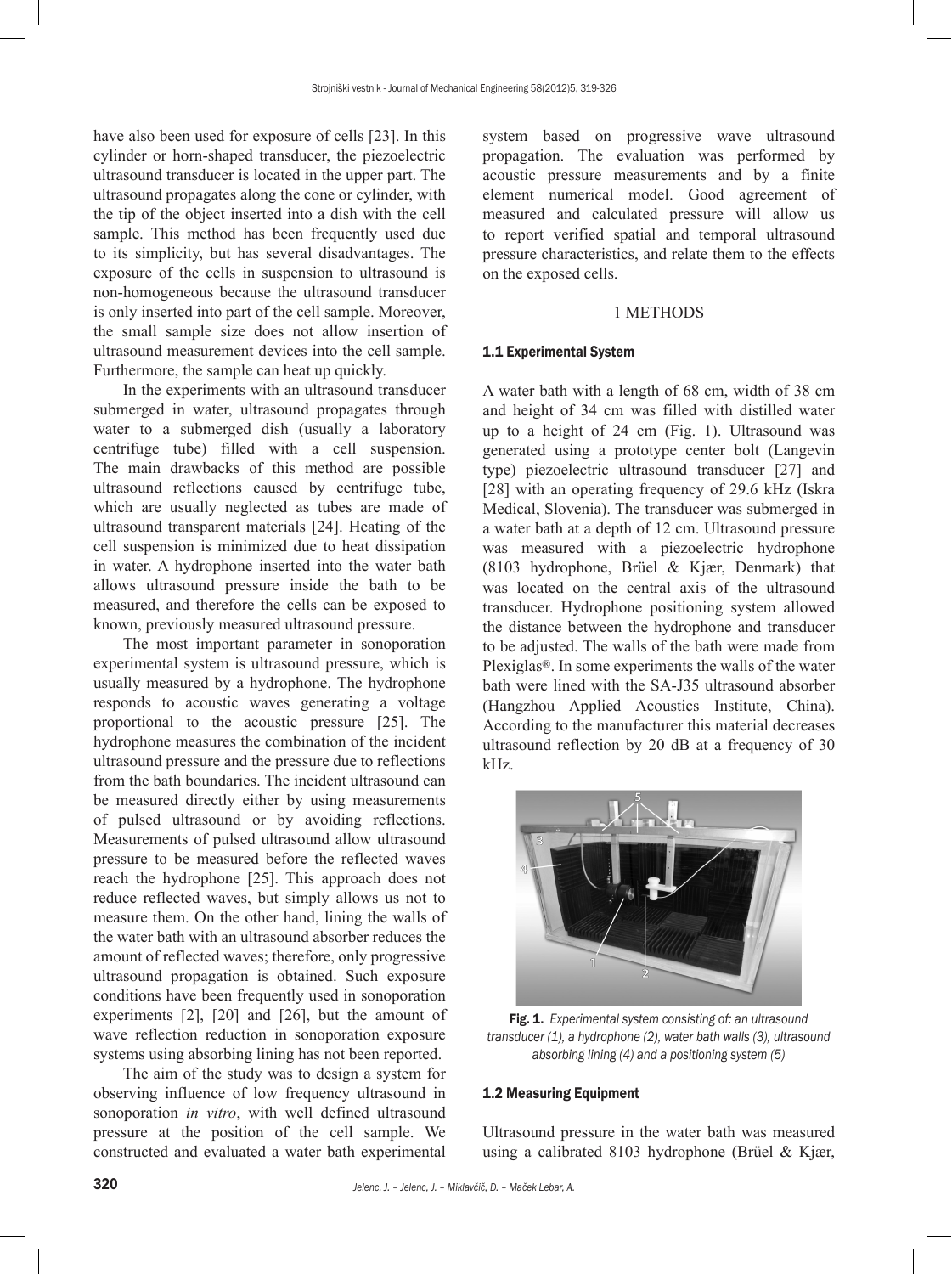Denmark). The active element of the hydrophone is a piezoelectric transducer. The 8103 hydrophone is designed for measuring pressure changes with frequencies between 0.1 Hz and 180 kHz. The sensitivity of the hydrophone to pressure changes as a function of the wave frequency was supplied by the manufacturer. We used the sensitivity value 0.08764 pC/Pa, acquired at a frequency of 28 kHz. The hydrophone sensitivity changes by less than 0.5% when frequency increases up to 31.4 kHz. The hydrophone signal was amplified with a dedicated "Measuring amplifier 2525" (Brüel & Kjær, Denmark). Real-time signal acquisition was performed by connecting the hydrophone output via the amplifier to a TPS 2024 oscilloscope (Tektronix, USA). Since the low-amplitude hydrophone signal may be distorted due to reflected waves or environmental disturbances, the signal acquisition was triggered by the voltage exciting the ultrasound transducer.

#### 1.3 Measuring the Ultrasound Pressure

In order to study ultrasound reflection, we generated 8 periods of an ultrasound wave (29.6 kHz, power set to 50%) and measured the pressure with a hydrophone at a distance of 3.5 cm from the transducer. After measuring the amplitude of incident pressure over the first 0.6 ms, we measured the reflected waves from 0.6 to 10 ms. The measurement procedure was first performed in a bath with no absorbable lining. Then, the walls were lined with an absorber and the procedure was repeated. In both cases, the maximum amplitude of the signal was estimated. To evaluate the reduction of the reflection by the lining in the system, we evaluated an integral of absolute pressure from 0.6 to 10 ms, which represents the area of the signal. The reduction is presented as a ratio of the area of the reflections measured with and without the absorbable lining.

The spatial distribution of ultrasound pressure was evaluated by measuring ultrasound at the axial center of transducer while varying the distance between the ultrasound transducer and hydrophone using a manual positioning system. The distance between the ultrasound transducer and hydrophone was varied from 1.5 to 10 cm in steps of 0.5 cm. The walls of the bath were lined with the absorber. A continuous wave ultrasound (cw) with power setting at 20% was used. The absolute measured value of peak compression was the same as the absolute value of peak rarefaction pressure. Root mean square pressure (RMS) is given as the mean and standard deviation of nine measurements, performed on 3 separate days.

Interday measurements were taken in order to take into account an error resulting from repositioning of the measuring system and changing the concentration of the dissolved gasses in the water. The nonlinear regression model was fitted to the measured data and the coefficient of determination *R*2, was calculated using SigmaPlot 11 (Systat, USA).

## 1.4 Finite Element Model

The acoustic pressure generated in water by a composite Langevin type [27] sandwich transducer was modeled using finite element method (FEM) numerical calculations in Comsol 3.5 (Comsol Group, USA), by coupling structural mechanic, piezoelectric and pressure acoustic equations. The transducer's geometries (Fig. 2) were measured on a prototype transducer (Iskra Medical, Slovenia) that consists of two Lead Zirconate Titanate (PZT-4) elements sandwiched between the aluminum and the iron part. Three 0.2 mm adhesive layers were modeled between the metals and PZT-4 elements. The system was simplified by omitting the inner bolt and also the mechanical bias generated inside the transducer by the bolt. Material properties of the iron, two piezoelectric layers PZT-4, aluminum, and water were modeled using Comsol 3.5's material library. Additional three adhesive layers were described using Young's modulus (1010 Pa), Poisson's ratio (0.38) and density (1700 kg/m3).

The tension inside the structural mechanic model was obtained using alternating current (AC) conditions. On each of the piezoelectric elements voltage electrical boundary condition was applied; amplitude was set on 260 V and frequency on 29.6 kHz. This voltage condition corresponds to the voltage measured on the transducer with power on the voltage generator set to 20%. An electrical ground condition was applied to the other side of each piezoelectric element. The applied voltage induces mechanical stress  $\sigma$  inside the piezoelectric material as described by equations:

$$
\sigma = c_E \cdot \varepsilon - e^T \cdot E \,, \tag{1}
$$

$$
D = e \cdot \varepsilon + \varepsilon_0 \varepsilon_{rs} \cdot E \,, \tag{2}
$$

where  $\varepsilon$  is the strain vector,  $c_E$  is the elastic stiffness matrix of the material under a constant electric field, *e* is the piezoelectric stress matrix,  $\varepsilon_0 \varepsilon_r$  is electric permittivity matrix under constant strain, *E* is the electrical field vector and *D* is the electrical displacement vector [29]. The stress and strain inside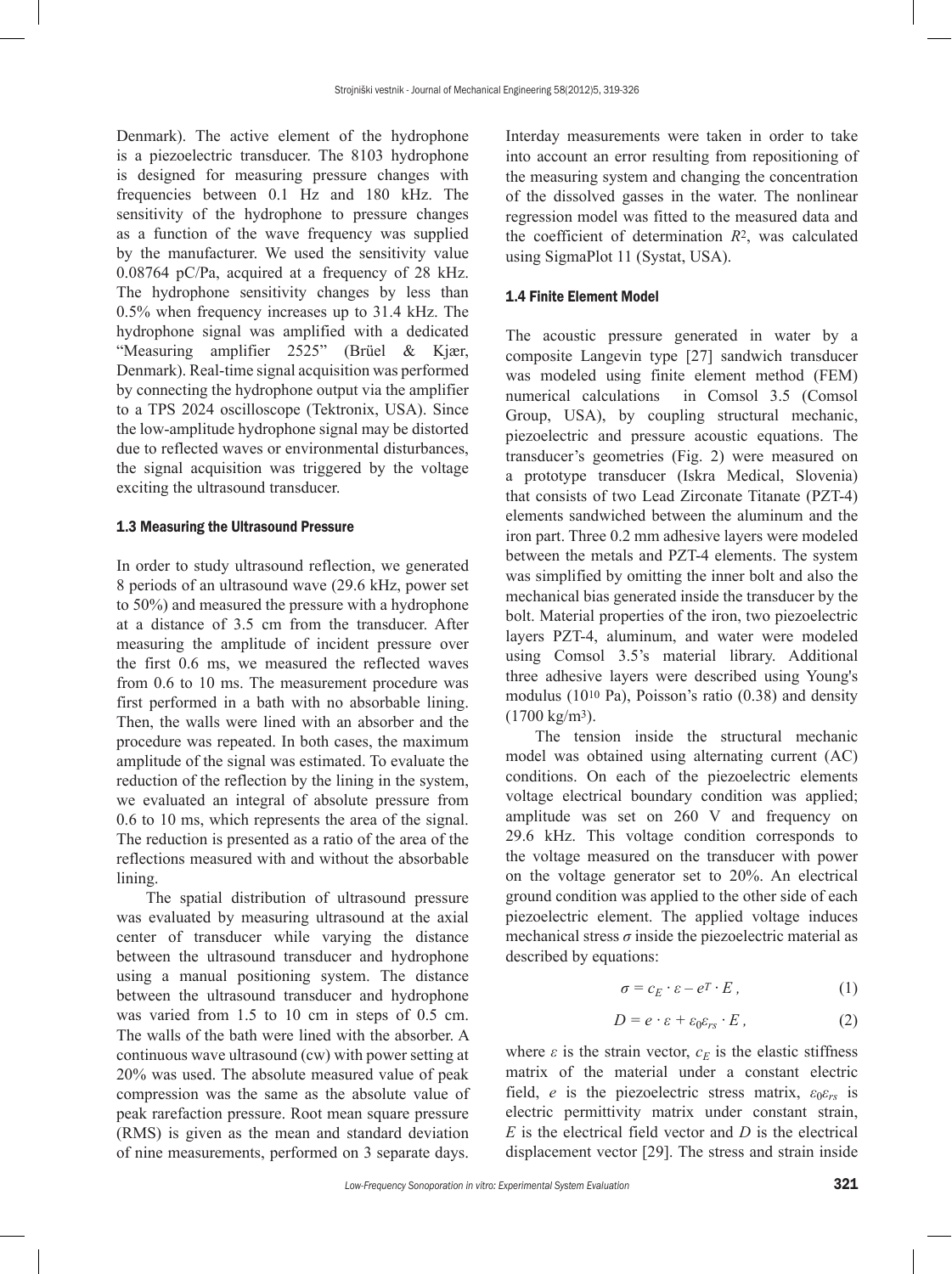the transducer are calculated using the principle of virtual work [30]:

$$
\delta W = 0 \tag{3}
$$

Movement of the solid domain boundaries was unconstrained, but the displacement of the boundaries was considered small; thus, there was no need to remesh the model during calculation. The acceleration *an* of the transducer-water boundary in the normal direction  $n_a$  (outward-pointing from the water domain) is a source of pressure changes in water *p*, and  $\nabla p$  is pressure gradient:

$$
n_a \cdot (\frac{1}{\rho} \cdot (\nabla p)) = a_n. \tag{4}
$$

The pressure  $p$  in the water generates force  $F_n$  on the water/solid boundary to the solid domain in the normal direction  $n<sub>s</sub>$  (outward-pointing from the solid domain):

$$
F_n = -n_s \cdot p \tag{5}
$$

Ultrasound pressure in water was modeled using the homogeneous Helmholtz equation:

$$
\frac{1}{\rho \cdot c^2} \cdot \frac{\partial^2 p}{\partial t^2} + \nabla \cdot (-\frac{1}{\rho} \cdot \nabla p) = 0,\tag{6}
$$

where  $p$  is pressure,  $\rho$  is the density of water, and  $c$  is the speed of sound in water. The equation was solved for a time-harmonic wave with an excitation frequency of 29.6 kHz. With arbitrary coordinate *x*, the pressure *p* becomes periodic with an angular frequency *ω*, and *i* as imaginary unit:

$$
p(x,t) = p(x) \cdot e^{i\omega t} \,. \tag{7}
$$

Therefore, the homogeneous Helmholtz equation simplifies to:

$$
-\frac{\omega^2 \cdot p}{\rho \cdot c^2} \cdot +\nabla \cdot (-\frac{1}{\rho} \cdot \nabla p) = 0.
$$
 (8)

A perfectly matched layer was added on the far boundary of the liquid, which acts as a material where the loss factor increases, therefore damps the wave and does not cause any reflections on the boundary. Boundaries of the other materials are allowed to move without constraints.

To reduce the computational cost, the 3D model was reduced to a 2D axial symmetry model. The finite element mesh was generated with the maximum element size restricted to at least 1/5 of the maximum wavelength. Due to the low computation cost of axial symmetry, and in order to achieve high precision, we used denser mesh consisting of  $2 \cdot 10^5$  triangular elements.

# 2 RESULTS

# 2.1 Measuring the Ultrasound Pressure

The measured pulsed signal can be divided into two parts. The first 0.6 milliseconds represent eight pulses of incident ultrasound with maximum pressure amplitude of 135 kPa. Reflections of pulsed ultrasound from boundaries are shown in Fig. 3. Reflections with no acoustic lining are shown in Fig. 3a, while reflections using the acoustic lining on the boundaries of the water bath are shown in Fig. 3b. In both cases, the measurement of the incident pressure causes measurement saturations. We have therefore omitted the first 0.6 seconds from Fig. 3. Fig. 3 thus only shows reflections. If no absorptive material is used, the maximum value of the reflected wave is 42 kPa or 31% of the incident pressure. The maximum value of reflection pressure using absorber is 7.8 kPa or only 6% of the incident pressure. Use of the absorptive material reduces the area of the reflected wave signal to 7.8% of the area of the signal acquired without the use of the absorber.

The effect of the distance between the ultrasound transducer and hydrophone on the effective value of continuous-wave ultrasound pressure was observed at distances from 1.5 to 10 cm. The largest effective value of ultrasound pressure was measured closest to the transducer at a distance of  $1.5$  cm:  $111\pm10.6$ kPa. Ultrasound pressure decreases exponentially as the distance between the transducer and hydrophone increases (Fig. 4). The standard deviation was considerably smaller within experiment done on the same day (less than 5%), and increased when measurements from multiple days were pooled together (up to 15%).

#### 2.2 Finite Element Model

The calculated RMS pressure distribution in liquid induced by the transducer is shown in Fig. 2. In order to compare it to the measured results, we used results from the center of the axial symmetry (Fig. 4).

The maximum RMS pressure value calculated using the FEM model was at the transducer's boundary and had a value of 127 kPa. Experimental data at this distance was not accessible, due to spatial restrictions of our experimental setup. The first common measurement was therefore done at 1.5 cm from the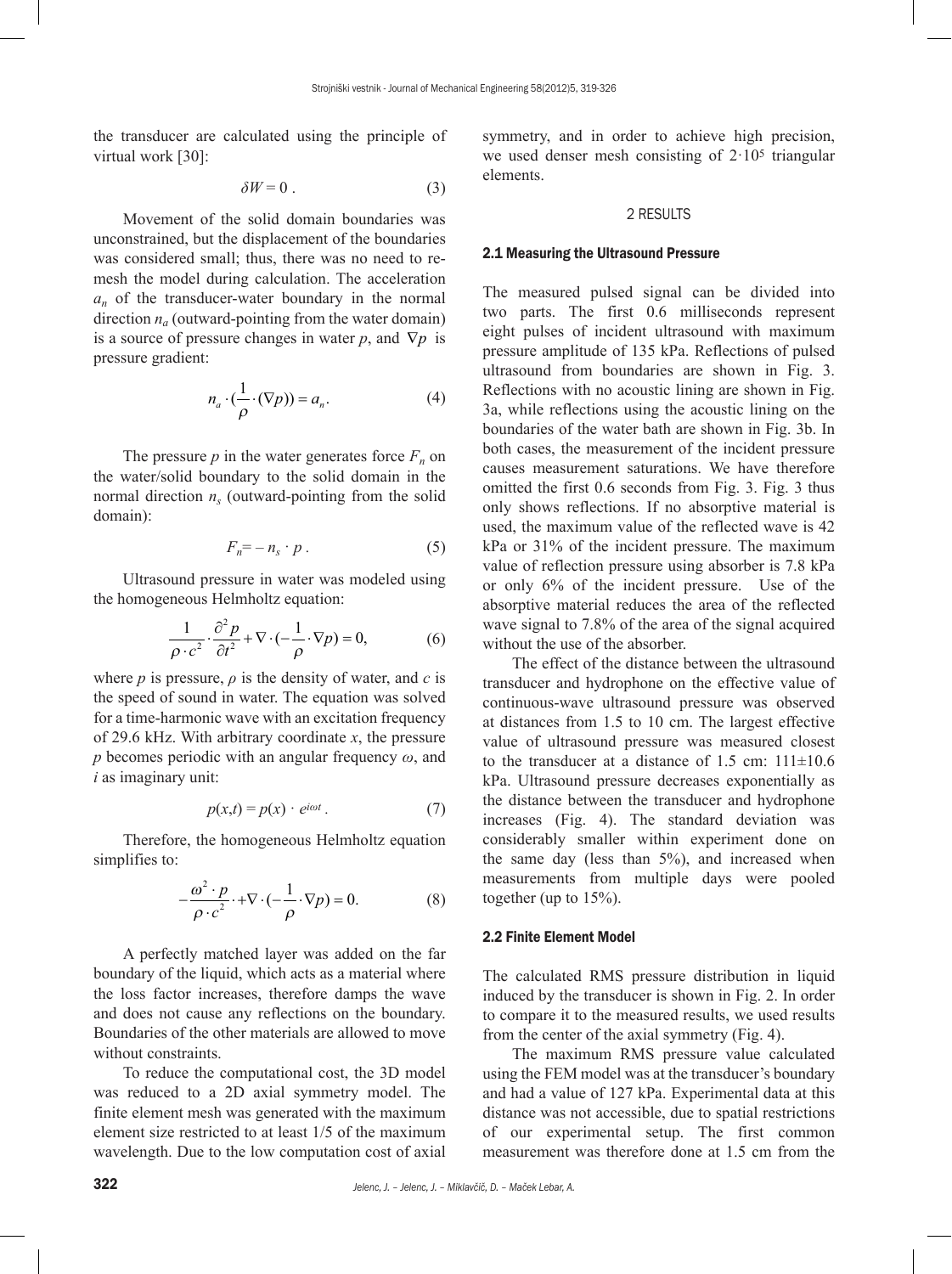transducer with a measured value of  $111\pm10.6$  kPa and calculated value of 91 kPa.

Both results showed expected exponentially decaying RMS pressure value on the axial center of the transducer. Using nonlinear regression we fitted experimental results and FEM results onto a three parameters exponential decaying curve:

$$
p_r(d) = c_1 \cdot e^{-c_2 \cdot d} + c_3,\tag{9}
$$

where *d* is a distance between the transducer and the hydrophone. The regression parameters  $c_1$ ,  $c_2$  and  $c_3$ and coefficient of determination *R*2 are shown in Table 1.

Table 1. *Nonlinear regression parameters*

|            | $c_1$ [kPa] | $c_2$ [1/cm] | $c_3$ [kPa] | R2    |
|------------|-------------|--------------|-------------|-------|
| Experiment | 143.649     | በ 342        | 24.515      | 0.938 |
| FFM        | 120.387     | 0.338        | 17 984      | 0.999 |



Fig. 2. *Axial symmetry transducer geometry (1) and axial symmetry root mean square (RMS) pressure filed inside the water domain (2a), with a corresponding RMS pressure scale (2b); transducer geometry is composed of aluminum layer (1a), two piezoelectric layers (1b), iron layer (1c), bolt head made of iron (1d) and three narrow adhesive layers (1e); only one half of symmetry is shown*



Fig. 3. *Reflection of the eight periods of ultrasound signal from the boundaries; the reflections are shown 0.6 seconds after the signal was generated, so the incident ultrasound has already passed the hydrophone; signal a) without absorptive lining of the water bath walls and b) with the lining*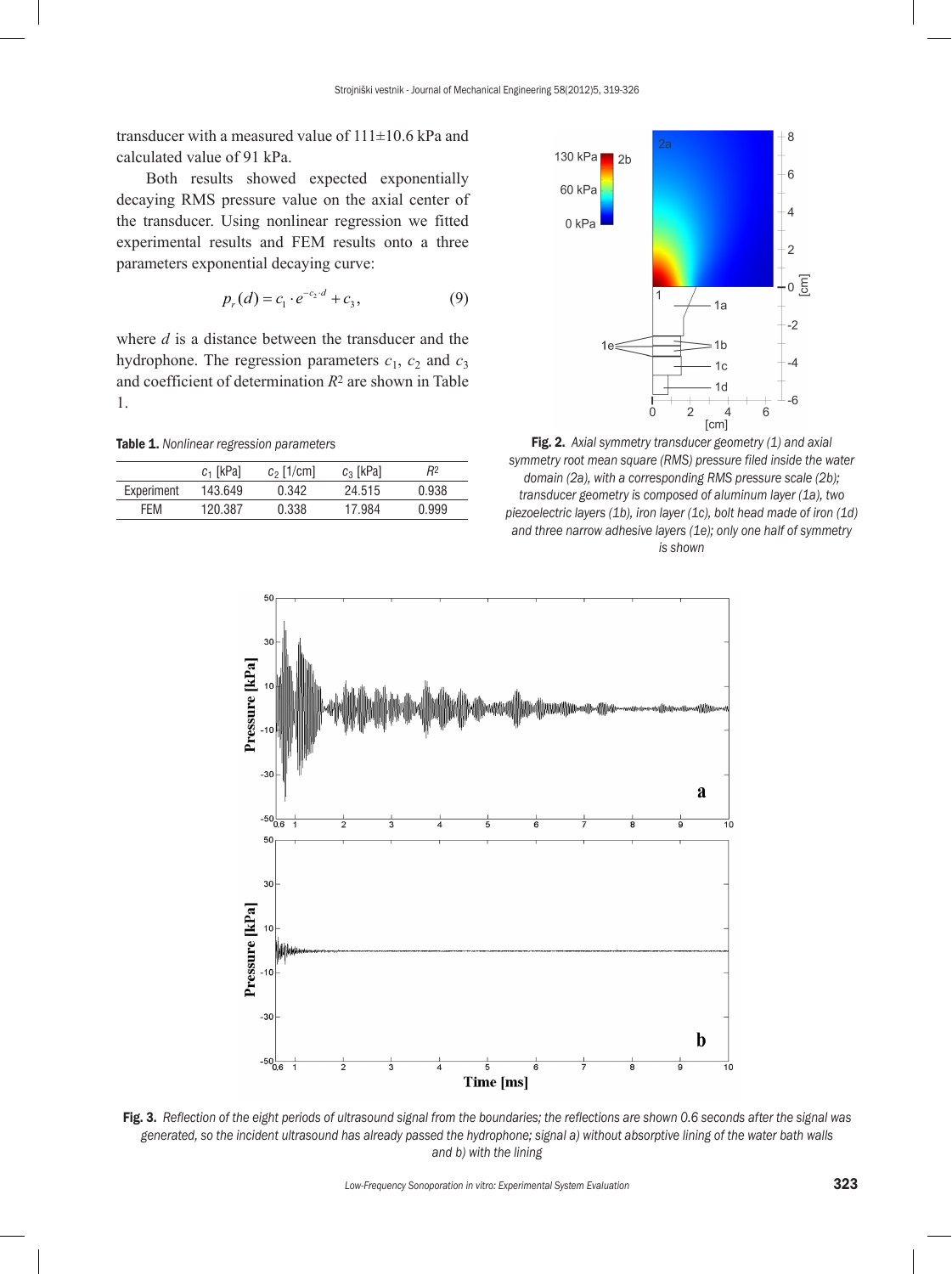#### 3 DISCUSSION

Even though a number of investigators have shown that cavitation, as the main mechanism of sonoporation, can more easily be induced by a standing wave than by a progressive wave [26] and [31], a standing wave is difficult to achieve in clinical settings due to variations of geometries inside the human body [31]. To increase the possibility of translation of the future results achieved in our *in vitro* exposure system to *in vivo* settings, we thus designed experimental system based on progressive wave ultrasound propagation.

As expected, the results of our study show that in an experimental system with finite dimensions reflected waves are present. Reflected waves are especially strong if no absorbable material is used. Though reflected waves are weaker than the waves coming directly from the ultrasound transducer, the pressure of the reflected waves in our system represents up to 31% of the pressure of the waves coming directly from the transducer. Reflected ultrasound waves are present in the water bath up to 2 ms after the ultrasound transducer has stopped emitting waves. At this time, ultrasound can travel across the longest dimension of the water bath four times. It is thus very likely that reflections of reflected waves are also present in the water bath. All these reflections are superimposed onto the incident pressure, thus preventing accurate measurements of the incident pressure. If the system is working continuously (cw), stationary waves may also occur and further reduce the accuracy of the incident pressure measurements. In our system, reflections were successfully reduced by lining the walls of the water bath with a special material that absorbs ultrasound. The area of the reflected wave signal was reduced by a factor of 12, thus rendering the reflected waves barely noticeable (Fig. 3b).

To be able to expose cells to ultrasound in a water bath, we also need to determine spatial distribution of ultrasound waves in the bath. Therefore, we measured ultrasound pressure as a function of distance from the ultrasound transducer during continuous operation, in water bath with walls lined with ultrasound absorber. Measurements were performed at the transducer's central axis and showed an exponential decrease in ultrasound pressure as a function of distance. The standard deviation of the measurements was up to 15%. This is a reasonable value considering we are dealing with a continuous (cw) low frequency ultrasound transducer. We have observed that intraday experiments had much smaller standard deviation of only a few percent. Some of the interday

uncertainty can be associated to the positioning error of the hydrophone and the transducer and some to the change of water quality due to internalization of gasses from the air. The cavitation phenomenon could also alter ultrasound pressure in the water, but 120 kPa ultrasound pressure is still considered to be a subcavitational level in a carefully processed water [20], and thus does not affect the measurements.



Fig. 4. *The root mean square (RMS) value of ultrasound pressure at axial center of the transducer, as a function of distance between the transducer and hydrophone; the data was acquired using hydrophone measurements (diamonds) and calculation of FEM model (triangles); distance on transducer's central axis was varied from 1.5 to 10 cm in steps of 0.5 cm*

The results from the FEM model gave a good description of the system's behavior, although the calculated values were slightly smaller than those obtained experimentally. The FEM model results were affected by the model simplifications; mainly by omitting the inner bolt and the mechanical bias generated by the bolt. These were omitted due to a lack of relevant data needed for implementation into the FEM model. Bolt generated mechanical bias is known to increase ultrasound pressure amplitude [28]. Calculated values that do not incorporate mechanical bias thus must be lower than the measured ones. Also, some minor geometry features and a copper plate that serves as the electrical conductor for the PZT element have been omitted. When these limitations are resolved, the model accuracy could be further improved, especially the response at different frequencies.

By achieving good agreement between the hydrophone measurements and FEM model results we can conduct experiments at known ultrasound pressure anywhere in the experimental bath. In such a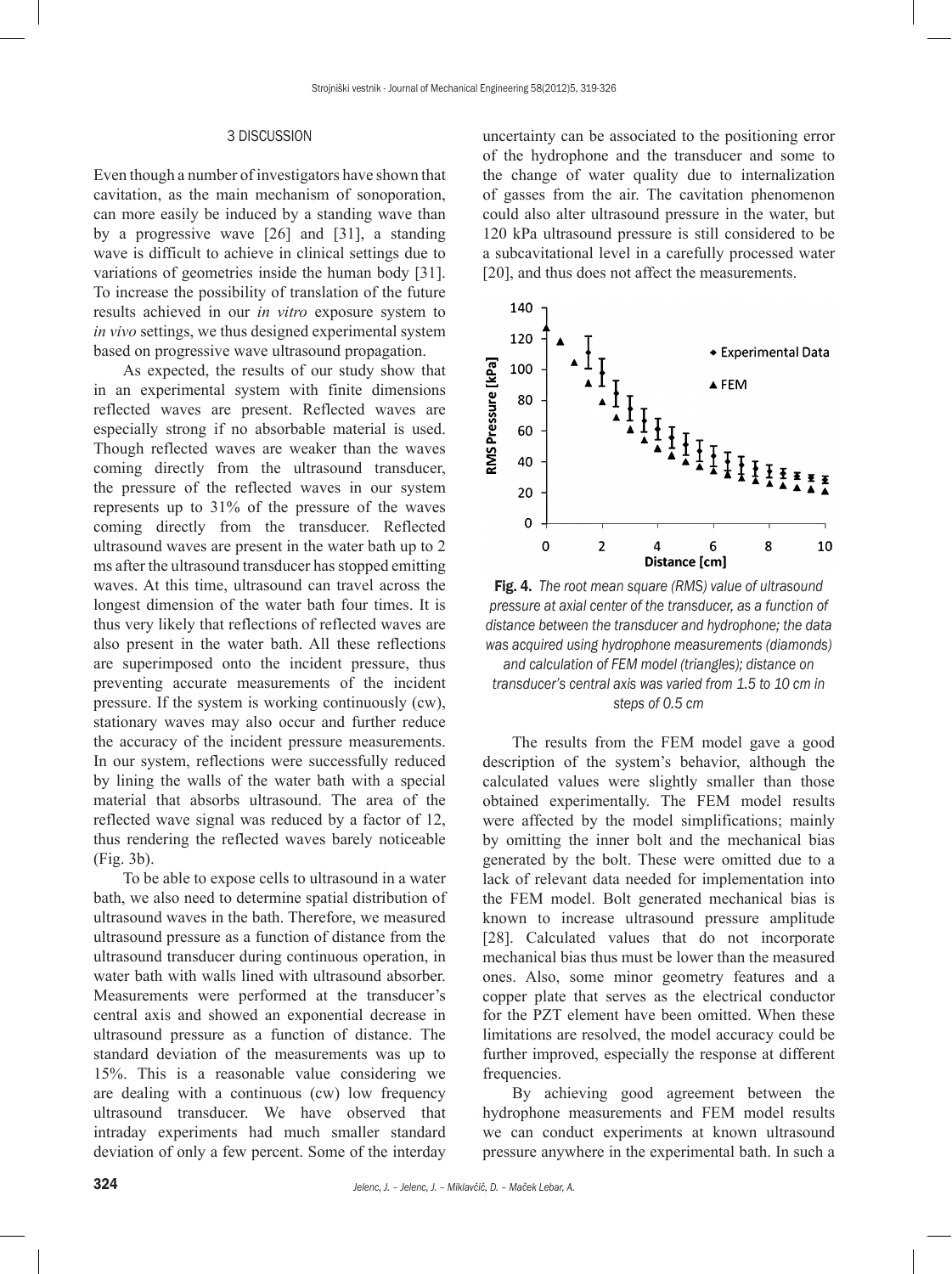system, it is possible to expose biological materials to incident ultrasound under known pressure.

## 4 CONCLUSIONS

We have developed a system for low-frequency *in vitro* sonoporation experiments based on progressive ultrasound wave in water bath. It consists of a transducer submerged in a water bath, and bath walls lined by ultrasound absorbing lining. Using a hydrophone, we evaluated ultrasound reflections inside the bath, both with and without acoustic lining on the bath's boundaries. By using a specialized acoustic lining and sufficient size of the water bath, we were able to reduce the reflections to a level where measurements of low-frequency (29.6 kHz) continuous wave ultrasound were made possible. In this regime, we evaluated the spatial characteristics of the system and confirmed them with a finite element model. This experimental system will enable exposure of cells to pre-measured and pre-calculated ultrasound conditions.

# 5 ACKNOWLEDGMENTS

Operation is part financed by the European Regional Development Fund (Biomedical Engineering Competence Center, Slovenia), European Social Fund and Slovenian Research Agency (L2-2044).

#### 6 REFERENCES

- [1] Liang, H.D., Tang, J., Halliwell, M. (2010). Sonoporation, drug delivery, and gene therapy. *Proceedings of the Institution of Mechanical Engineers. Part H, Journal of Engineering in Medicine*, vol. 224, no. 20, p. 343-361, DOI:[10.1243/09544119JEIM565.](http://dx.doi.org/10.1243/09544119JEIM565)
- [2] Karshafian, R., Samac, S., Bevan, P.D., Burns, P.N. (2010). Microbubble mediated sonoporation of cells in suspension: clonogenic viability and influence of molecular size on uptake. *Ultrasonics*, vol. 50, no. 7, p. 691-697, [DOI:10.1016/j.ultras.2010.01.009](http://dx.doi.org/10.1016/j.ultras.2010.01.009).
- [3] Karshafian, R., Bevan, P.D., Burns, P.N., Samac, S., Banerjee, M. (2005). Ultrasound-induced uptake of different size markers in mammalian cells. *IEEE Ultrasonics Symposium*, p. 13-16, [DOI:10.1109/](http://dx.doi.org/10.1109/ULTSYM.2005.1602785) [ULTSYM.2005.1602785.](http://dx.doi.org/10.1109/ULTSYM.2005.1602785)
- [4] Leighton, T.G. (1997). *The Acoustic Bubble*. Academic Press, London.
- [5] Neppiras, E.A. (1984). Acoustic cavitation series: part one: Acoustic cavitation: an introduction. Ultrasonics, vol. 22, no. 1, p. 25-28, [DOI:10.1016/0041-](http://dx.doi.org/10.1016/0041-624X(84)90057-X) [624X\(84\)90057-X.](http://dx.doi.org/10.1016/0041-624X(84)90057-X)
- [6] Dular, M., Širok, B., Stoffel, B. (2005). The influence of the gas content of water and the flow velocity on

cavitation erosion aggressiveness. *Strojniški vestnik - Journal of Mechanical Engineering*, vol. 51, no. 3, p. 132-145.

- [7] Osterman, A., Dular, M., Širok, B. (2009). Numerical simulation of a near-wall bubble collapse in an ultrasonic field. *Journal of Fluid Science and Technology*, vol. 4, no. 1, p. 210-221, [DOI:10.1299/](http://dx.doi.org/10.1016/0041-624X(84)90057-X) [jfst.4.210.](http://dx.doi.org/10.1016/0041-624X(84)90057-X)
- [8] Osterman, A., Dular, M., Hočevar, M., Širok, B. (2010). Infrared thermography of cavitation thermal effects in water. *Strojniski vestnik - Journal of Mechanical Engineering*, vol. 56, no. 9, p. 527-534.
- [9] Prentice, P., Cuschieri, A., Dholakia, K., Prausnitz, M., Campbell, P. (2005). Membrane disruption by optically controlled microbubble cavitation. *Nature Physics,* vol. 1, no. 2, p. 107-110, [DOI:10.1038/nphys148](DOI:http://dx.doi.org/10.1038/nphys148).
- [10] Krasovitski, B., Frenkel, V., Shoham, S., Kimmel, E. (2011). Intramembrane cavitation as a unifying mechanism for ultrasound-induced bioeffects. *Proceedings of the National Academy of Sciences,* vol. 108, no. 8, p. 3258-3263, [DOI:10.1073/](http://dx.doi.org/10.1073/pnas.1015771108) [pnas.1015771108.](http://dx.doi.org/10.1073/pnas.1015771108)
- [11] Wu, J., Nyborg, W.L.M. (2006). *Emerging therapeutic ultrasound*. World Scientific, Singapore, [DOI:10.1142/9789812774125.](http://dx.doi.org/10.1142/9789812774125)
- [12] Wells, D.J. (2010). Electroporation and ultrasound enhanced non-viral gene delivery in vitro and in vivo. *Cell Biology and Toxicology*, vol. 26, no. 1, p. 21-28, [DOI:10.1007/s10565-009-9144-8.](http://dx.doi.org/10.1007/s10565-009-9144-8)
- [13] Newman, C.M.H., Bettinger, T. (2007). Gene therapy progress and prospects: ultrasound for gene transfer. I, vol. 14, no. 6, p. 465-475, [DOI:10.1038/sj.gt.3302925.](http://dx.doi.org/10.1007/s10565-009-9144-8)
- [14] Miller, D.L., Pislaru, S.V., Greenleaf, J.E. (2002). Sonoporation: mechanical DNA delivery by ultrasonic cavitation. *Somatic Cell and Molecular Genetics*, vol. 27, no. 1-6, p. 115-134, [DOI:10.1023/A:1022983907223.](http://www.springerlink.com/content/xu7x737825535305/)
- [15] Postema, M., Gilja, O.H. (2007). Ultrasounddirected drug delivery. *Current Pharmaceutical Biotechnology*, vol. 8, no. 6, p. 355-361, [DOI:10.2174/138920107783018453.](http://dx.doi.org/10.2174/138920107783018453)
- [16] Sundaram, J., Mellein, B.R., Mitragotri, S. (2003). An experimental and theoretical analysis of ultrasoundinduced permeabilization of cell membranes. *Biophysical Journal*, vol. 84, no. 5, p. 3087-3101, [DOI:10.1016/S0006-3495\(03\)70034-4.](http://dx.doi.org/10.1016/S0006-3495(03)70034-4
)
- [17] Guzmán, H.R., Nguyen, D.X., Khan, S., Prausnitz, M.R. (2001). Ultrasound-mediated disruption of cell membranes. I. Quantification of molecular uptake and cell viability. *The Journal of the Acoustical Society of America*, vol. 110, no. 1, p. 588-596, [DOI:10.1121/1.1376131](http://dx.doi.org/10.1121/1.1376131).
- [18] Guzmán, H.R., Nguyen, D.X., Khan, S., Prausnitz, M.R. (2001). Ultrasound-mediated disruption of cell membranes. II. Heterogeneous effects on cells. *The Journal of the Acoustical Society of America*, vol. 110, no. 1, p. 597-606, [DOI:10.1121/1.1376130](http://dx.doi.org/10.1121/1.1376131).